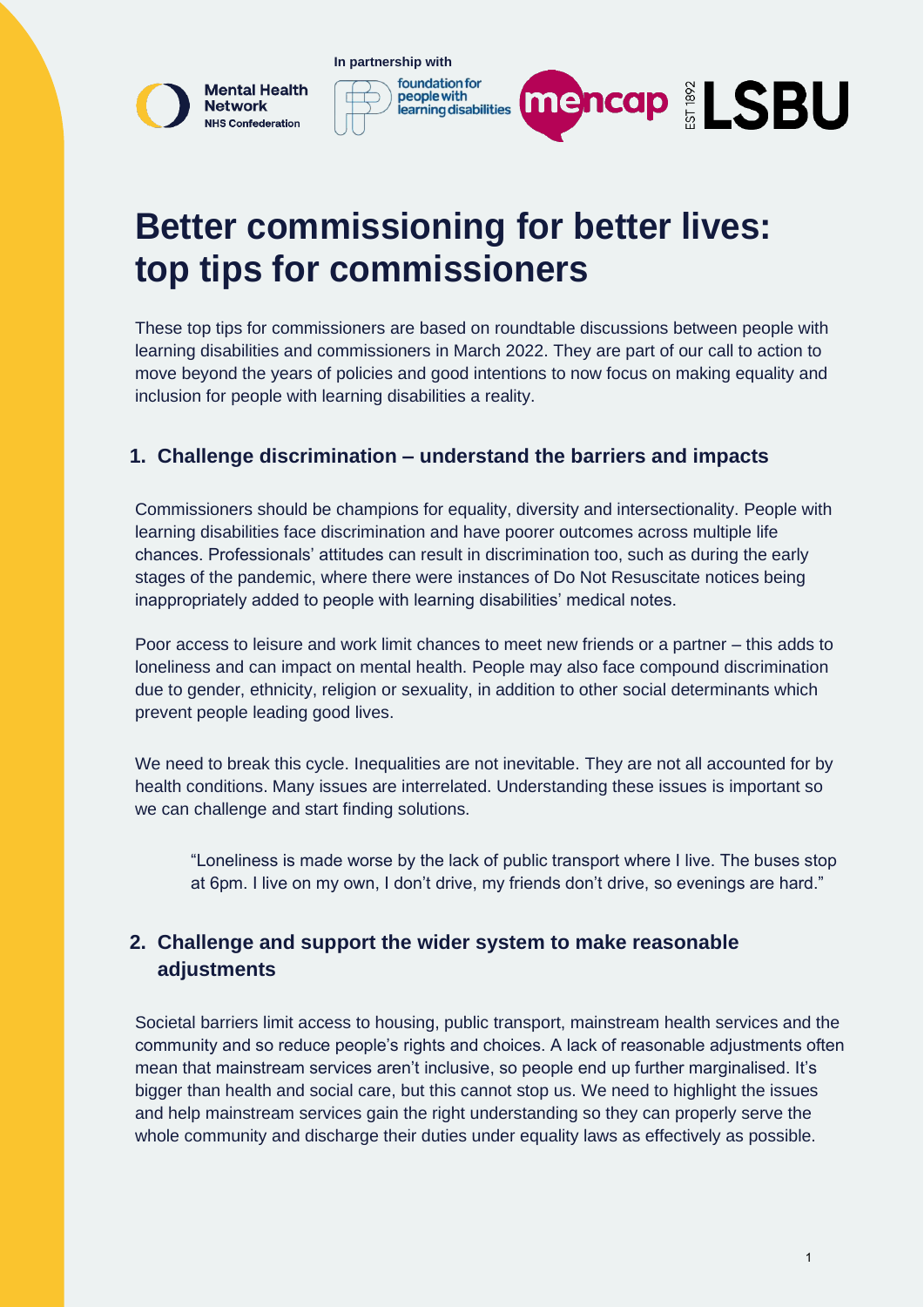Education is key. There must be a push for co-delivered training for healthcare staff so they can improve access and properly understand co-morbidities to move beyond assumptions about people's abilities and lifestyles. The Oliver McGowan Mandatory Training is a great start.

"I was sent to a mainstream group for mental health support. I found this really hard and uncomfortable. It was tough to hear people's experiences and I was not allowed to take my support worker. The information I was sent was not in easy read so I couldn't understand it."

"Really hard to access the dentist. I went to one that worked in a set way which I found terrifying. I went to the hospital and had fantastic treatment there."

# **3. Find out what's important to people (but assume basic rights)**

Our starting point must be what is important to people with learning disabilities. Not everyone wants the same thing, but there are some givens such as basic rights, freedom, inclusion, equality, choice, the chance to have ordinary things such a love, friendship, money, a job and contributing to the community. With this foundation we can then find out what matters to people one by one and work out what good looks like. Importantly, we must listen to people's real-life experiences, concerns and ambitions to inform strategic plans as well as their own "assessments".

"I care and worry about my family – help me to do this well."

## **4. Co-production – nothing about us without us**

Decisions must be made with the people they affect – so people must be central to designing and reviewing services. We must learn how to properly co-produce as we'll get better results together. Co-production needs to be inclusive of people with a range of backgrounds, needs and circumstances so transformation isn't driven by a small number of people.

We need to share power and respect each other as equals. People need to feel trusted and listened to so they can make the right decisions. Ask people how they would like to be involved and what works for them. This needs to be the case for individual decision-making too. Build capacity, including peer support, to help citizens and workers (practitioners, commissioners and senior managers) to gain the skills, confidence and resources to come together to co-produce.

# **5. Be brave – stop being so risk averse**

We need to challenge risk averse systems and risk averse decision-making. There is too much focus on what can't happen. We use labels as excuses rather than finding solutions. This happens in assessments too, rather than looking at aspirations and how to make things work. We think about safety rather than quality of life and often we are frightened to recognise the ordinary things that matters to us all, like love and dreams.